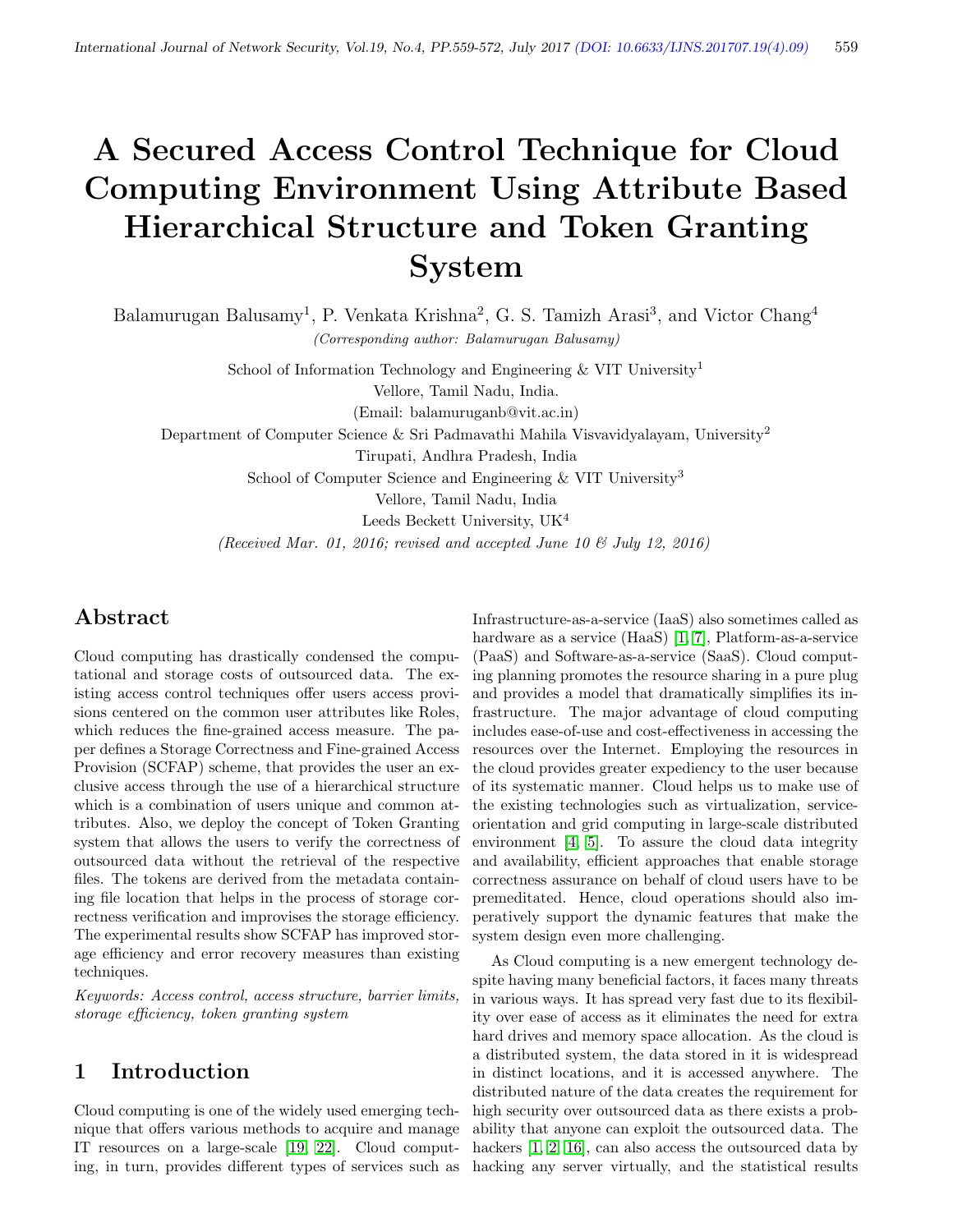showed that one-third of the breaches happened from stolen or lost laptops exposing the data unintentionally from the users or the employee of the organization over the Internet. Further, nearly 16 percent of this data exposure is due to the insider theft. The cloud security providers were even trying to provide a solution to security problems such as security, privacy, reliability, legal issues, open standards, compliance, freedom and long-term viability.

Cloud affords three major types of deployment models, which comprises of Public, Private, and Hybrid Cloud. Most-common level people and some organizations make use of the public cloud model in a majority for data storage purposes because it consumes less cost and correspondingly provides utmost security over the outsourced data, but there is also a probability of data leakage in a public cloud environment. The private cloud model [\[9,](#page-12-7) [13\]](#page-12-8), depends upon a particular firm but found to be comparatively costlier than the public cloud. The combination of either private- public or public-public or private-private infrastructure forms the Hybrid cloud environment [\[12,](#page-12-9) [15\]](#page-12-10), providing the combined advantage of both the private and the public cloud. The significant benefit of the use of the hybrid cloud involves improvised security with lesser management costs.

The possession of fine-grained data access control and storage correctness verification remains to be a mandatory feature in any system, which shares the data contents among multiple users with different level of trust. To ensure the property of cloud data security, highly trusted cloud users might be allowed with full access rights while the other users were assigned partial access rights over the outsourced data. Efficient management of the finegrained access provision in a system with users having different access privileges remains to be a challenging issue in cloud computing.

To provide better security features in cloud computing environment, a novel Storage Correctness and Finegrained Access Provision Scheme (SCFAP) is given. It comprises of two parts, where the first part designates the access structures to the users and the second presents a storage correctness scheme through the use of the access structure defined at the preliminaries. A combination of public key, private key, and access structures is assigned to all the users of the system that is derived from the appropriate user attributes. Through the distributed keys and access structures, every single user of the system establishes the secure cloud connection and performs accesses to the cloud data. For every successful cloud data upload, the user is provided with a token, which is used to verify and validate the storage correctness associated with the outsourced data thereby improving the storage efficiency.

The paper is organized in the following manner. The section next to introduction details the literature survey, the next part, deals with the summary of limitations followed by preliminary concepts and algorithms, system design, the proposed SCFAP scheme, case study, Implementation Details, Results, and Discussion. The paper is

ended with the conclusion and future work.

## 2 Related Works

This section describes and analyzes other approaches towards facing the challenge of fine-grained access provision to cloud users. Multiple solutions are examined, after which an overview of their works was given. This section also describes the comparison of two major approaches that is related to the fine-grained access provision techniques.

### 2.1 Overview

This section presents an overview of the works, which is related to the proposed SCFAP scheme.

#### 2.1.1 Cloud based Access Control Techniques

[\[24\]](#page-13-1) presents a data access control scheme called DAC-MAC for the multi authority cloud storage system. It provides a multi-authority CP-ABE scheme with efficient data decryption and user revocation functions. This work further offers an Extensive Data Access Control Scheme (EDAC-MACS) that provides secured user data access even at weaker security assumptions. The security analysis results of this scheme prove that this scheme is collusion resistance but lacks at the property of fine-grained access provision to the individual users of the system. In work done by [\[25,](#page-13-2) [10\]](#page-12-11), integration of cryptographic techniques with RBAC techniques was made and it uses role keys for data decryption. Further this work presents a hybrid cloud architecture, where the public cloud contains the basic level details and most sensitive information over the private cloud. This work separates the property of user delegation to active and passive types and establishes effective role management through the use of delegation servers and protocols. The Cipher text-Policy Attribute-Based Encryption was given by; it realizes the complex access control mechanisms over the encrypted data [\[23,](#page-13-3) [14\]](#page-12-12). Here the attributes expressed solitarily the user credentials and the person who encrypts the data could fix the access limit to the users for data decryption. Through the use of this scheme, the data stored could be kept confidential even though it resides on the untrusted server. The ID-based cryptographic scheme [\[8\]](#page-12-13), makes use of the user attributes such as user id for encryption and decryption process of the outsourced data. The development of ID-based cryptographic scheme provides the secured data storage over the public cloud and improved client authorization for other users to access the data content.

#### 2.1.2 Hierarchical Based Access Control Schemes

In HASBE [\[17,](#page-12-14) [21\]](#page-12-15), the user access rights were provided by the hierarchical access structure framed for each user of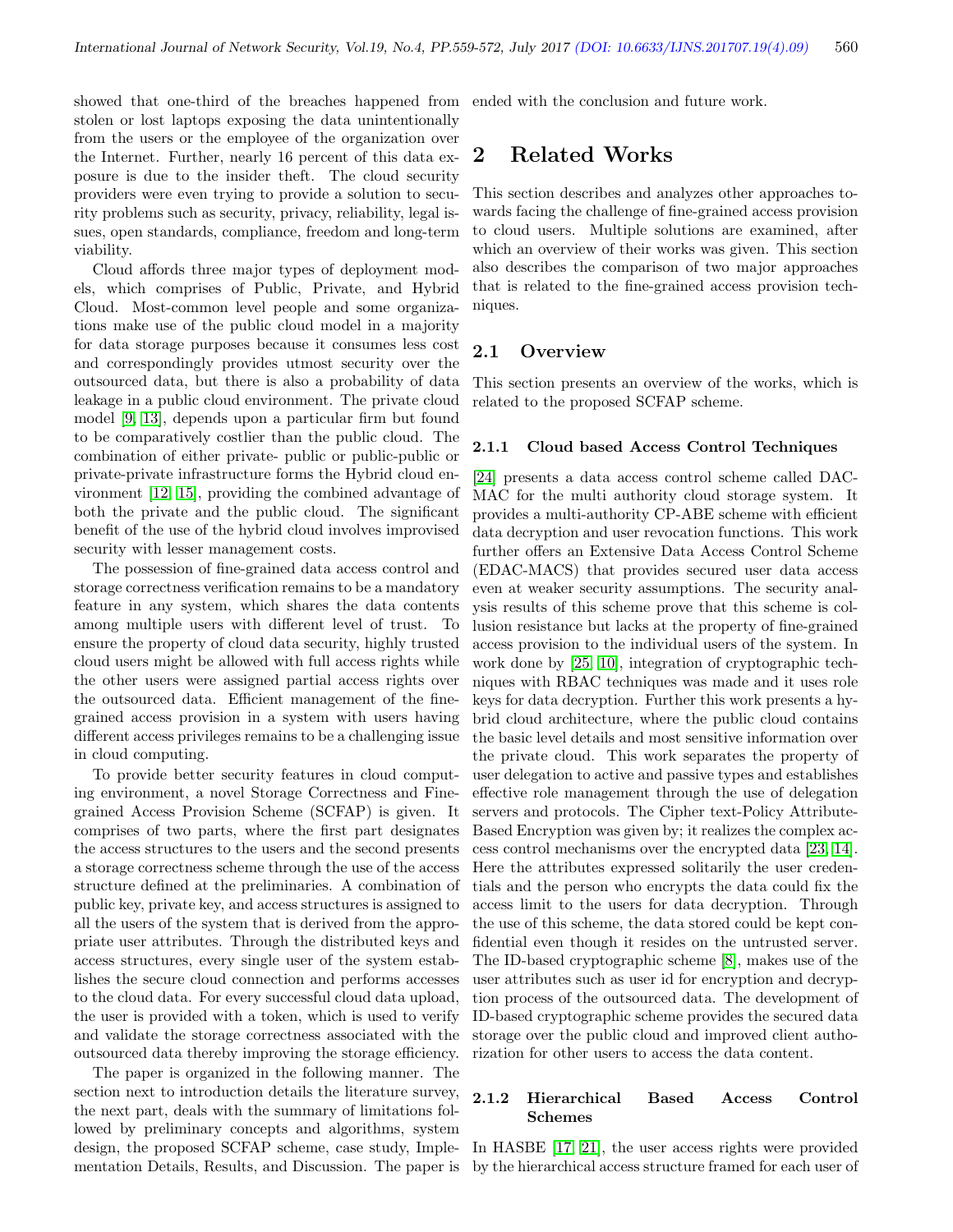the system. This scheme ensures the property of scalability through the extension of ASBE (Attribute-Set Based Encryption) technique [\[6\]](#page-12-16). It defines a hierarchical structure that delegates the operation of trusted authority and private key generation to the domain authorities of the lower level. Here the user attributes were converted into the stable structure of the recursive type that permits the users to define constraints dynamically by representing a different combination of attributes, which satisfies the user access policy. That ensures the property of flexibility and fine-grained access control over HASBE systems. The concept of Hierarchical Based Access Structure is extended to form the Hierarchical Structure used in this paper.

#### 2.1.3 Token Based Access Verification Systems

[\[20\]](#page-12-17) proposed a flexible distributed storage integrity auditing mechanism that consists of homomorphic tokens and erasure-coded data. Tokens are provided to the users from randomly chosen block indices from each data vector space analogous to the memory location of the user requested file in the cloud. The use of erasure coded data technique protects the user data and eliminates the system errors such as data redundancy, fault tolerance and server crashes. In Privacy-Preserving Public Auditing for Secure Cloud Storage by [\[18,](#page-12-18) [11\]](#page-12-19) comprises a third-party auditor (TPA) for auditing the integrity of outsourced data; this eradicates the new threats and realizes the data privacy. This scheme uses random masking technique integrated with a homomorphic authenticator that ensures the privacy of public auditing. Flexible distributed storage integrity checking mechanism is proposed by [\[3\]](#page-12-20) using homomorphic tokens and it avoids security problems like identifying unknown users. Through the use of homomorphic tokens and distributed erasure coded data, users were permitted to audit the outsourced data. This auditing allows the users to identify both the improper data access and cloud server misbehaviors. This scheme even ensures the cloud data security, which allows the users to perform dynamic operations efficiently over the outsourced data. Experimental analysis of their proposed scheme proves that it provides high efficiency against Byzantine failure, unknown user attacks and attacks on cloud data modification. Access control schemes based on the token system were developed to provide greater security over the cloud storage systems.

#### 2.2 Comparison of Related Works

This section presents a brief summary about two major approaches relating to the proposed SCFAP scheme. The HASBE scheme given by [\[17\]](#page-12-14), and the flexible integrity auditing mechanism provided by Wang Cong et al, were taken into comparison, and it is described as follows:

#### 2.2.1 Work by Wan Zhiguo et al.

To ensure the property of scalability and flexibility over outsourced data, a solution is presented in work done by [\[17\]](#page-12-14). This work shows a Hierarchical Attribute-Set-Based Encryption (HASBE) scheme to cloud users, which extends the property of Cipher-text attribute-set-based encryption technique. This scheme not only aims in the achievement of scalability, it even inherits the property of flexibility and fine-grained access provision through the management of compound attributes. The HASBE scheme makes use of multiple value access expiration time to deal with user revocation problems. The first part of this work describes the extension of HASBE from ASBE technique using the hierarchical structure. Whereas the second part provides a clear demonstration of the implementation of access control scheme based on HASBE for cloud computing.

The cloud computing system considered in this work consists of five major entities. The cloud service provider provides services to users. The data owners share their data contents through the cloud in an encrypted manner. Data consumers decrypt the shared contents to perform their respective access operations. Each data owner and data consumer was assigned with a domain authority, where each domain authorities could be managed through parent domain authorities or trusted domain authorities. The major responsibility of every domain authority is to administer the domain authorities at next level or the data owner or consumer in its domain. In HASBE scheme the data users were only assumed to possess read access. All the entities associated with this scheme were organized in a hierarchical manner to accomplish their tasks.

A recursive set based key structure is formed for every user, where each element of the set is either a set or an element corresponding to a user attribute. The depth of the key structure is found using the level of recursions in the recursive set, which is similar to the definition of depth tree. For a key structure of depth 2, members of the set can either be sets or attribute elements at depth1. At depth 2 it is mandatory that all the members of the set should be of attribute elements. A unique label for the user attributes was formed using key structure. The access structure to the users in HASBE was formed in a similar way to the ASBE scheme given by [\[3\]](#page-12-20). In access tree structures the leaf nodes were considered to be the attributes, and non-leaf nodes represent the threshold gates. The non-leaf nodes were defined using its children and threshold values.

This work provides user access provision with the help of the hierarchical access structure, and it is formed using appropriate user key structure and access structures. It means that the user with private key corresponding to attributes in key structure would be able to access the data, only when their attributes satisfies the access policies defined by the access structure. System Setup, Top-Level Domain Authority Grant, New Domain Authority/User Grant, New File Creation, User Revocation, File Access,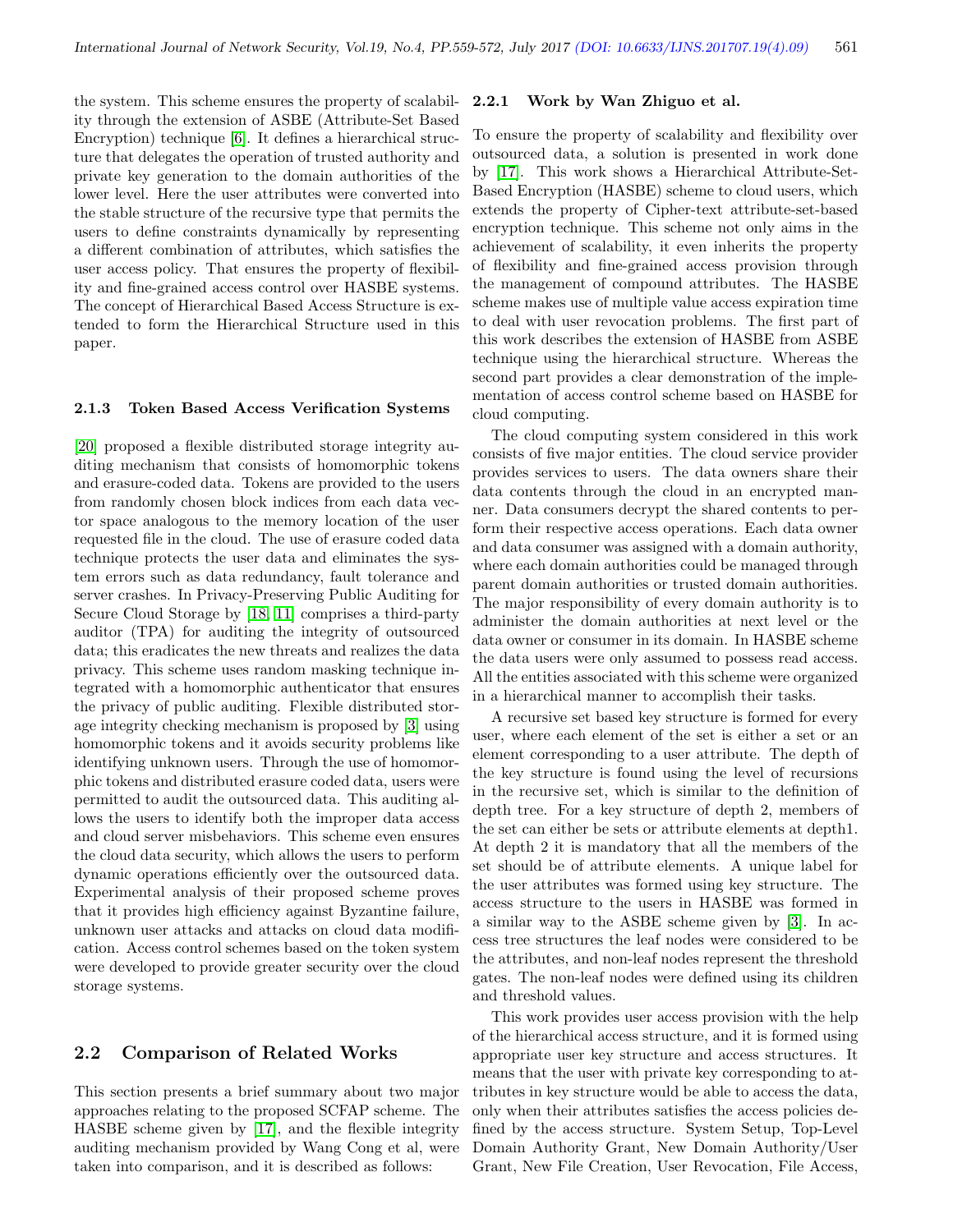and File Deletion are the seven major operations associated with Wan Zhiguo et al HASBE scheme. Each major system operations related to the HASBE scheme invokes the appropriate algorithms associated with it to accomplish their tasks, and it works by bilinear mapping concepts. Through the use of this operations, every user of the system shares and uses their data contents using HASBE scheme.

Though Wan Zhiguo et al system provides a better solution to scalability and flexibility issues, the complete support for compound values and multiple value assignments are measured and found to be lagging in efficiency. Which reduces the level of fine-grained data access. The proposed SCFAP scheme defines users with their rolebased classification. Provides efficient support for compound attributes and multiple value assignments. The hierarchical structure described in SCFAP scheme improves the level of fine-grained access provision associated with individual users of the system. The HASBE scheme further does not allow write access to the data users of the system. This makes its application inappropriate to critical systems like financial sectors, where several users require write operations to be performed. SCFAP scheme allows the users to perform write operations in an effective manner, and it is achieved through the use of token granting system, which preserves the storage correctness of the outsourced data.

#### 2.2.2 Work by Wang Cong et al.

An approach to form solution for security risks accompanying the correctness of physical possession over outsourced data were done by [\[17\]](#page-12-14). This work presents a flexible distributed storage integrity auditing mechanism, which ensures the correctness of outsourced data through the use of homomorphic token and distributed erasurecoded data. This scheme provides efficient user auditing of cloud data with very lightweight communication and computation cost. The auditing result provides both storage correctness guarantee as well as fast data error localization (identification of server misbehaviors). It even allows user access operations over outsourced data including block deletion, modification and appends functionalities. The overall contributions of this work is summarized as follows:

- 1) In comparison to many of its predecessors, this scheme achieves both the storage correctness insurance and data error localizations.
- 2) This scheme further supports secure and dynamic operation over data blocks including update, delete and append.
- 3) The work further makes an extensive security analysis that shows its resistance towards Byzantine failures and malicious data modification attack and server colluding attacks.

The flexible integrity auditing mechanism discussed in this section consists of four major entities, which includes User, Cloud Service Provider (CSP), Cloud Server (CS) and Third Party Auditor (TPA). Users share their data through cloud storage services, and a user can be either enterprise or an individual customer. Cloud Server (CS) is managed by the CSP to provide better computation and storage facilities to the users of the system. TPA is an optional entity with expertise qualities that user does not possess. TPA assesses and describes the risk of cloud storage services on behalf of users upon request. This work provides more focus towards file oriented data rather than non-file oriented applications like social networking systems. Block level operations over user data were considered as block update, block delete, block insert and append operations. The major focus of this work is to identify the key integrity issues like unauthorized data modifications and corruptions, caused due to server compromises and random Byzantine failures.

Users store their valid credential to cloud servers through CSPs. The problem of data redundancy could be employed through the technique of erasure correcting code. This scheme further tolerates faults and server crashes that happen due to increasing data users. The users interact with cloud servers for processing file retrieval request through CSPs. As it is not feasible for the users to possess their data locally, it is necessary to verify the correctness and maintenance of the cloud data. The users were provided with the pre-computed tokens that provide correctness assurance to the users of the system. Tokens are derived from the subset of file blocks in a random manner. The verification token helps the users to ensure correctness of data operation request processed by the CSP. Tokens are issued to the user based on randomly chosen block indices from each data vector space corresponding to memory position of the requested file in the cloud and erasure-coded data. In cases of inappropriate situations like insufficient resources and time the users can delegate their responsibilities to TPA. The system is designed in such a way that leakages of user? Outsourced data towards auditing protocol were prohibited. This work achieves secure data storage through five major steps, which includes file distribution preparation, challenge token pre-computation, correctness verification and error localization, file retrieving and auditing and finally, towards third party auditing. The algorithms associated with each stage helps in the management of activities accompanying data storage management and correctness verification processes. This scheme provides an approach methodology that prevents CSP to process data dynamics without knowing user secret key materials and ensures users that dynamic data operation request done by CSP were processed faithfully. In this manner the property of integrity assurance and storage correctness where done in [\[17\]](#page-12-14) scheme.

Tokens were provided to the users, based upon randomly generated block indexes and memory position of the file. This makes the property of storage correctness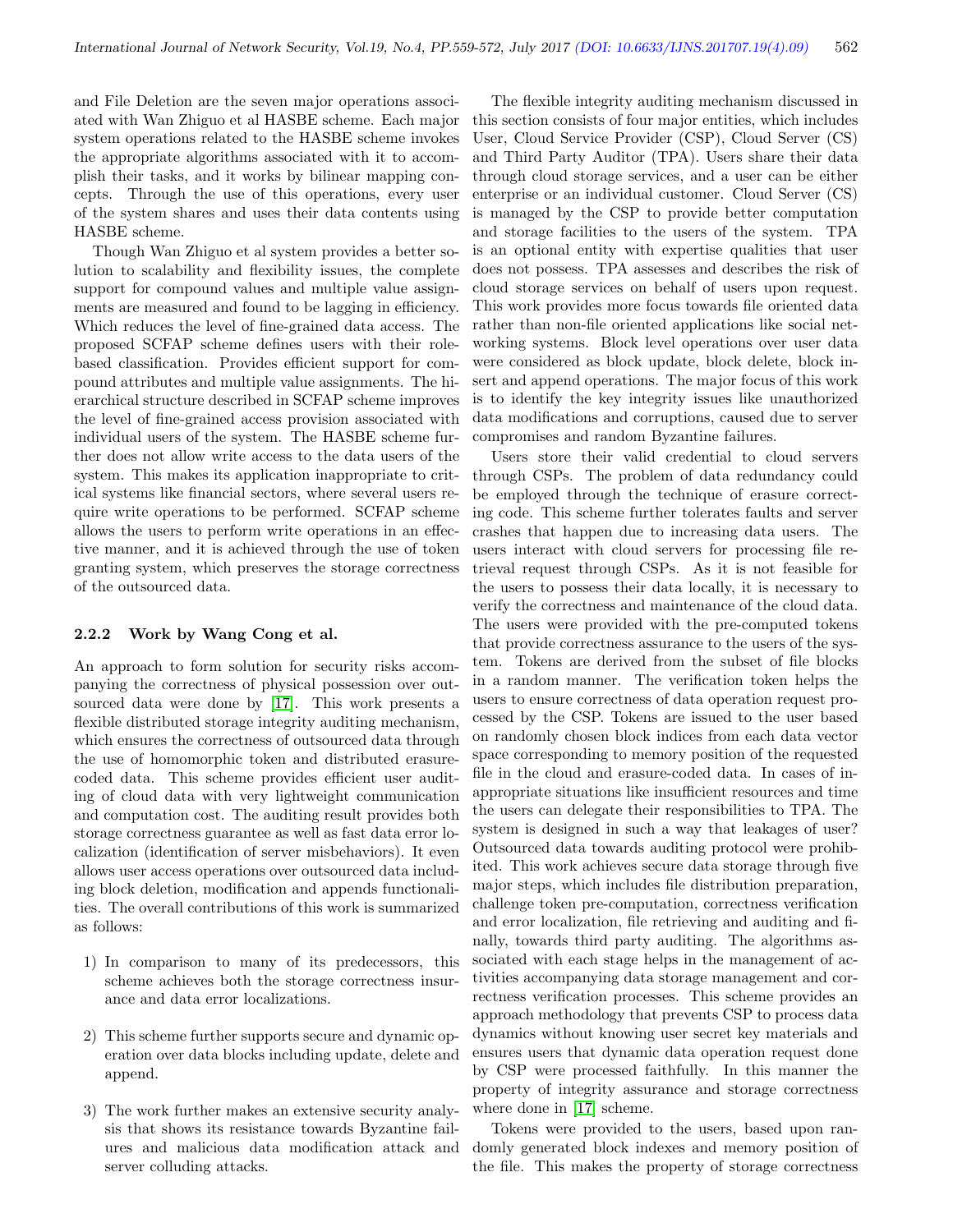associated with integrity auditing scheme to be a probabilistic feature. The proposed SCFAP scheme solves this issue by granting tokens to the users in a deterministic manner. In SCFAP scheme tokens were derived from Metadata containing file locations and distributed to all the users of the system during appropriate phases. Here the major advantage is that as a result of the write operation done by the authorized system an updated token would be provided to all the users of the system, through which the property of storage correctness is achieved.

## 3 Construction of Storage Correctness and Fine-grained Access Provision Technique

#### 3.1 System Design

This section presents a conceptual design of the novel scheme called Storage Correctness and Fine-grained Access Provision (SCFAP) scheme, which is described in Figure [1.](#page-4-0) The proposed SCFAP scheme consists of two parts. The first part deals with the construction of hierarchical based user access structures and the second part depicts the algorithmic phases associated with SC-FAP scheme that helps in the achievement of fine-grained data access and improved storage efficiency across the outsourced cloud data storage. A set of appropriate cryptographic keys and access structures derived from the exact user attributes were distributed to all the users of the system. Through the use of the access structures and cryptographic keys every user of the system performs the cloud data access in a secure way. As a result of the encryption process, both the data owners and users were provided with a token, which assists in the process of integrity and security verification over the outsourced data.



<span id="page-4-0"></span>Figure 1: System design of SCFAP

The proposed system consists of five major entities and the description to the entities were given as follows, Attribute Authority (AA): The major responsibility of the Attribute Authority (AA) is to manage all the attribute related activities in specialization with the activities confining to the management of user roles. This includes maintenance of role revocation, delegation, key allocation to users and authentication of the user given credentials like the public key, private key, etc. Cloud server (CS): Cloud server performs all the computation related activities. This includes the computation of user given inputs and producing corresponding computational results and acknowledgments to the users. Cloud Service Provider (CSP): The Cloud Service Provider (CSP) provides services to the users of the system and performs the validation of the user given inputs and outputs during the process of encryption and decryption. Service Consumers (Users): A Service consumer is also called as the user of the system, consumes the services provided by the cloud computing environment. Data Owner: Shares valid data contents over cloud computing environment and fixes data access limits across data users.

#### 3.2 Assumptions

This work assumes an existing data access control model to build upon, and the proposed design makes use of the access control properties defined previously at related works. The hierarchical structure described in this paper is assumed to provide many-to-many data sharing in a secured manner through which the property of fine-grained access control, confidentiality, and non-repudiation of the outsourced data was achieved.

#### 3.3 Key Terminologies

#### 3.3.1 Access Assignment Structure

A summary on Access assignment structure is depicted in Figure [2.](#page-5-0)

#### 3.3.2 Hierarchical Structure

The hierarchical structure defines the access policy associated with the individual users of the system. A hierarchy is framed from the combination of the user unique and common attributes. Each hierarchy represents the one to one relationship between the user and their access policies. The access policy defines the set of operations (read or write access) the user could perform over the outsourced data.

#### 3.3.3 Key Structure

Key structures were designed to preserve the security of the outsourced data. Key structures are derivatives from the user common attributes like roles. The formation of key structure assigns the access privileges to the set of the common users over the outsourced data. This states that users beneath a particular role were assigned with a key structure such that they could gain access to a particular set of files.

#### 3.3.4 Access Structure

Access structures were designed to achieve the property of fine-grained user access and it is derived from the user unique attributes like user id. It defines the extent to which an individual user could access the data.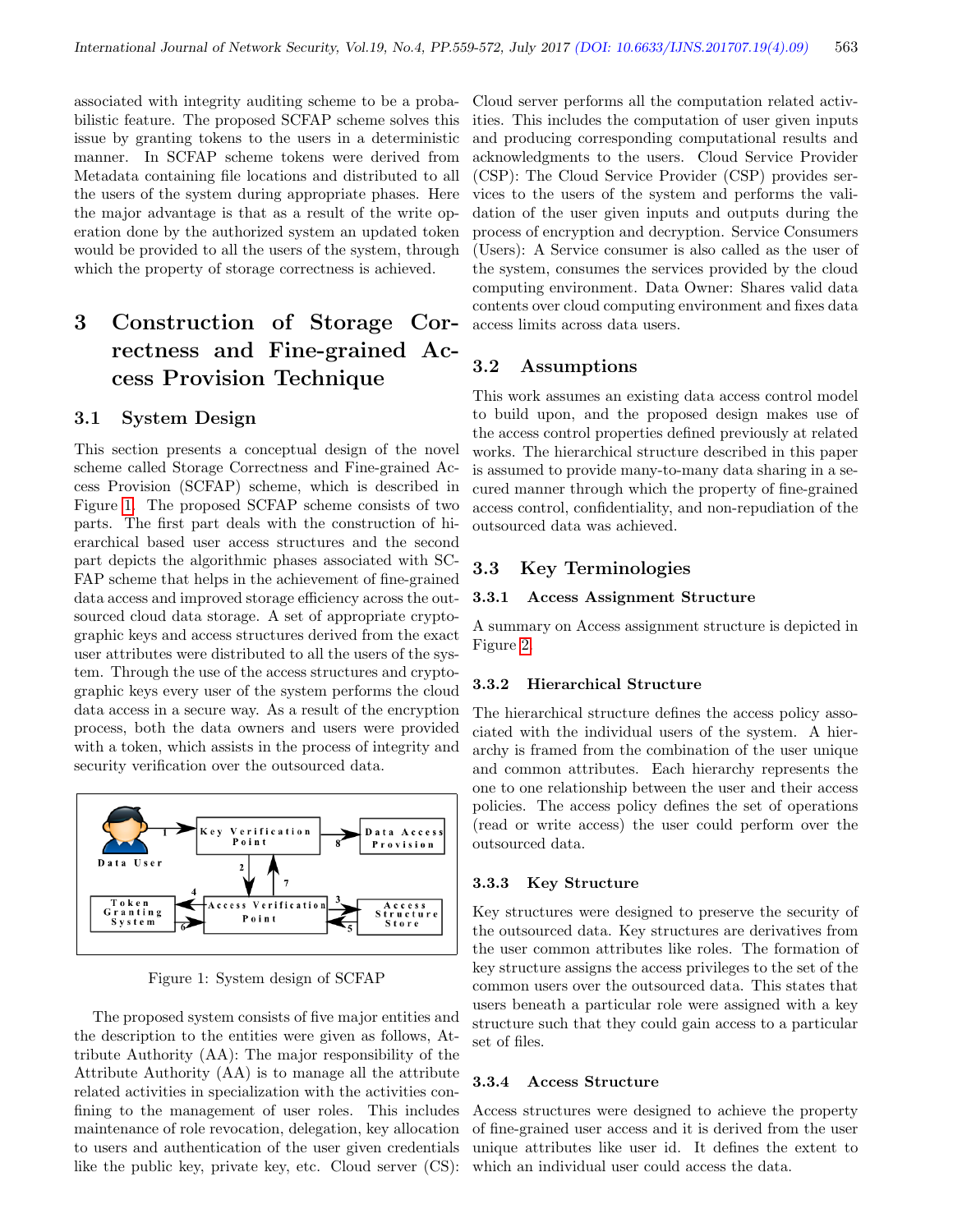

<span id="page-5-0"></span>Figure 2: Access assignment structure

#### 3.3.5 Grade

Grade denotes the level of the extent to which the set of common users could gain access to a particular set of files. Each grade formally represents a key structure, such that a user with certain grade could gain access to all the files that comes with the scope of a particular grade. Grades were derived from the user common attributes like dep id, such that it represents a set of files that belongs to the particular department. An example of the measure of a grade is described in Figure [3.](#page-5-1)



<span id="page-5-1"></span>Figure 3: Access limits associated with a grade

#### 3.3.6 Barriers

Barriers are restrictions imposed over the grades to achieve the fine-grained user access level. It has been found that it is not necessary for a user with a particular grade to access all the files that come under a particular grade. To solve this issue, barriers were designed and imposed over the user grades.

From Figure [4.](#page-5-2) It is understood that though the user belongs to grade1 which provides access rights to three files F1, F2, F3. The imposition of the barrier B1 over the particular user grade G denies the user file access request to the file F2; such that the user could only be able to access the files F1 and F2. It provides the appropriate access rights to the users through which the property of fine-grained access provision is achieved.

#### 3.3.7 Tokens

Tokens were derived from the metadata containing the file



<span id="page-5-2"></span>Figure 4: Barrier generations

kens were issued to the data users as a result of the data encryption process. Through the use of the tokens, the user could easily verify the existence of their corresponding files in a convenient manner. Since the token represents the Metadata about the file location, it assists in the process of easier file retrieval. This improves the storage efficiency of the proposed system. Further, clear descriptions about the working of the tokens were described in phase 6, 7 and 8 of the SCFAP scheme. A new method of mathematical modelling was used to identify the functions and variables of the proposed scheme.

## 4 Preliminary Concepts and Algorithms

#### 4.1 KeyGen()

KeyGen() is a basic algorithm for key generation through which all the other keys associated with the data users were derived. This algorithm is invoked automatically whenever the process of key generation is required.

Let us consider the set of keys k such that it contains a set of integers up to n. Such that  $K_n = \{k_1, k_2, \dots, k_n\}.$ 

$$
k_n: \sum_{Z=0}^n K_Z \approx \sum_{m=0}^n d_m.
$$

location and it acts as a user authentication entity. To-other keylike master key, public key and private key. InWhere  $d$  is the set of derived keys. It could be of any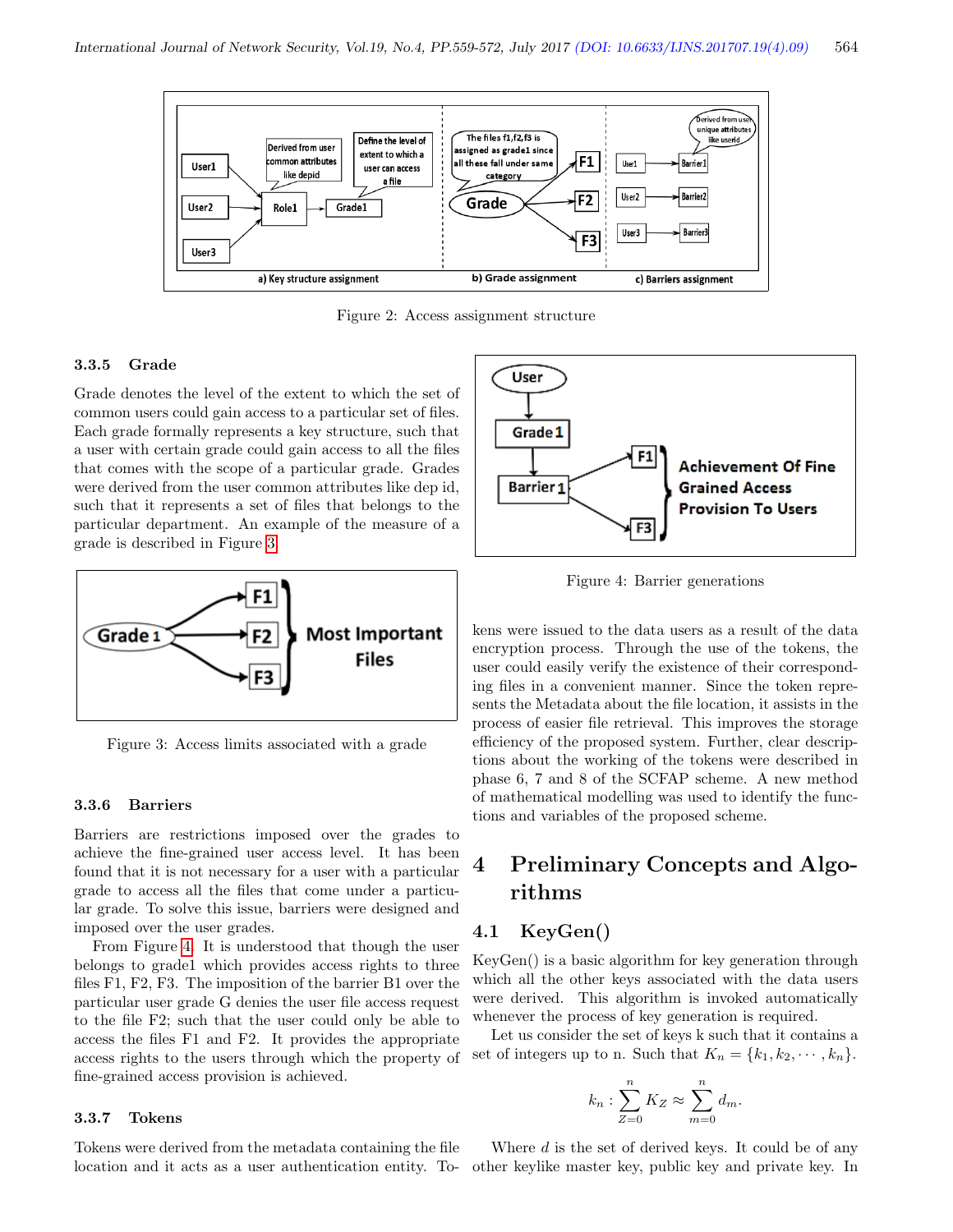a simpler way the KeyGen algorithm generates random number of keys in accordance to the user given input parameters.

### 4.2 Formation of Hierarchical Access Structure

The proposed SCFAP scheme makes use of the hierarchical access structure to define the user access rights. The basic concept behind the hierarchical access structure was described in the previous section of the paper. In SCFAP scheme each user is assigned with a hierarchical structure, which is derived from their respective key and access structures.

Key structure is premeditated to preserve the security of the outsourced data and it represents the access rights to the group of users with a common identity. The basic concepts behind the formation of the key structure were given in the previous section. It is formed using the user common attributes like dep id. In an organization the most important or most secured files could be accessed only by the personals at the top-most designation order, least important files by the low-level personals and ordinary files could be accessed by the mid-level individuals. In correspondence to the user designation order grades for a group of members with common identity (users under a particular role) is calculated from "grade1.grade n". For every user with a role, grades were allocated with respect to their access privilege that defines the level of extent to which the users could access the data.

#### 4.2.1 Access Structure

The access structure represents the access rights to the individual user of the system. Even though a particular user is assigned with a grade representing the key structure, it is not mandatory that the user could access all the files that come under a particular grade. The access structures associated with the SCFAP scheme were designed in such a way that solves the problem of above mentioned issue. The access structure was framed from the user barrier limits, which are derived from the user unique attributes like user id. Barriers are restrictions that were imposed over the user access grades to achieve the fine-grained access control. The assignment of the access structure defines the individual access limits over the set of files. In addition to this, phase 3 of the storage correctness scheme provides a brief summary about the algorithmic implementation of the user access structure assignment.

Through the use of the key and access structure discussed above, a hierarchical access structure is formed in the proposed SCFAP scheme, and it is illustrated in Figure [2.](#page-5-0)

#### 4.2.2 Token Granting System

granting system through which the property of storage role corresponds to a grade G.

correctness is achieved. As it is described at the previous section tokens were derived from the Meta data containing the file location that assist in both ways, through which the process of storage correctness as well as the easier retrieval of the outsourced files could be made. The prime idea behind the use of token granting system in SCFAP scheme is that at the end of every successful data encryption process the data users were provided with the tokens, through which the data users verifies the existence of the outsourced data. The users could also be able to perform the decryption process only when the Meta data of the user given token points to the user requested file.

#### 4.3 SCFAP Phases

The storage correctness phases and fine-grained access provision scheme consists of nine phases through which the property of fine-grained access provision and storage correctness verification is achieved. The SCFAP phases apply the concept of hierarchical access structure and token granting system described in preliminaries part.

#### 4.3.1 Phase 1: SetUp()

It takes the user security parameter  $\lambda$  as an input and generates master key  $m_k$  as an output. This step is done by the cloud server through automatically invoking the KeyGen algorithm.

<span id="page-6-0"></span>
$$
K: m_k = \lambda \bowtie k_n. \tag{1}
$$

Equation [1](#page-6-0) joins the user security parameter with the unique key generated by KeyGen() algorithm and distributes the master key to the corresponding users of the system.

#### 4.3.2 Phase 2:  $GradeGen(m_k, R_{id})$

This phase is performed by the Attribute Authority and it takes the master key  $m_k$  and Role id  $R_{id}$  as an input, produces public key  $p_k$  and grade g as an output. Public key is derived from the master key  $m_k$  by manually invoking the KeyGen() algorithm. Let us consider two sets,  $R = \{R_1, R_2, R_3, \cdots, R_n\}$  and  $G = \{g_1, g_2, g_3, \cdots, g_n\}$ be the set of roles and grades. Such that  $R \approx G$  (means that the role R is isomorphic to grade G).

$$
Z: \forall R_{id} \in R | R_{id} \subseteq R.
$$

Any  $R_{id}$  that belongs to R is the subset of R.

<span id="page-6-1"></span>
$$
Z: \forall R_{id}: P(R_{id}) | R_{id} < \bullet R. \tag{2}
$$

At least for one value of  $R_i d$  the value of  $R_i d$  in R is true. Such that  $R_i d$  is covered by r where  $r \in R$ .

$$
\therefore Z : \exists R_{id} \to r | r \Leftrightarrow G.
$$

The proposed SCFAP scheme makes use of the token There exists G and  $R_{id}$  that implies a role such that the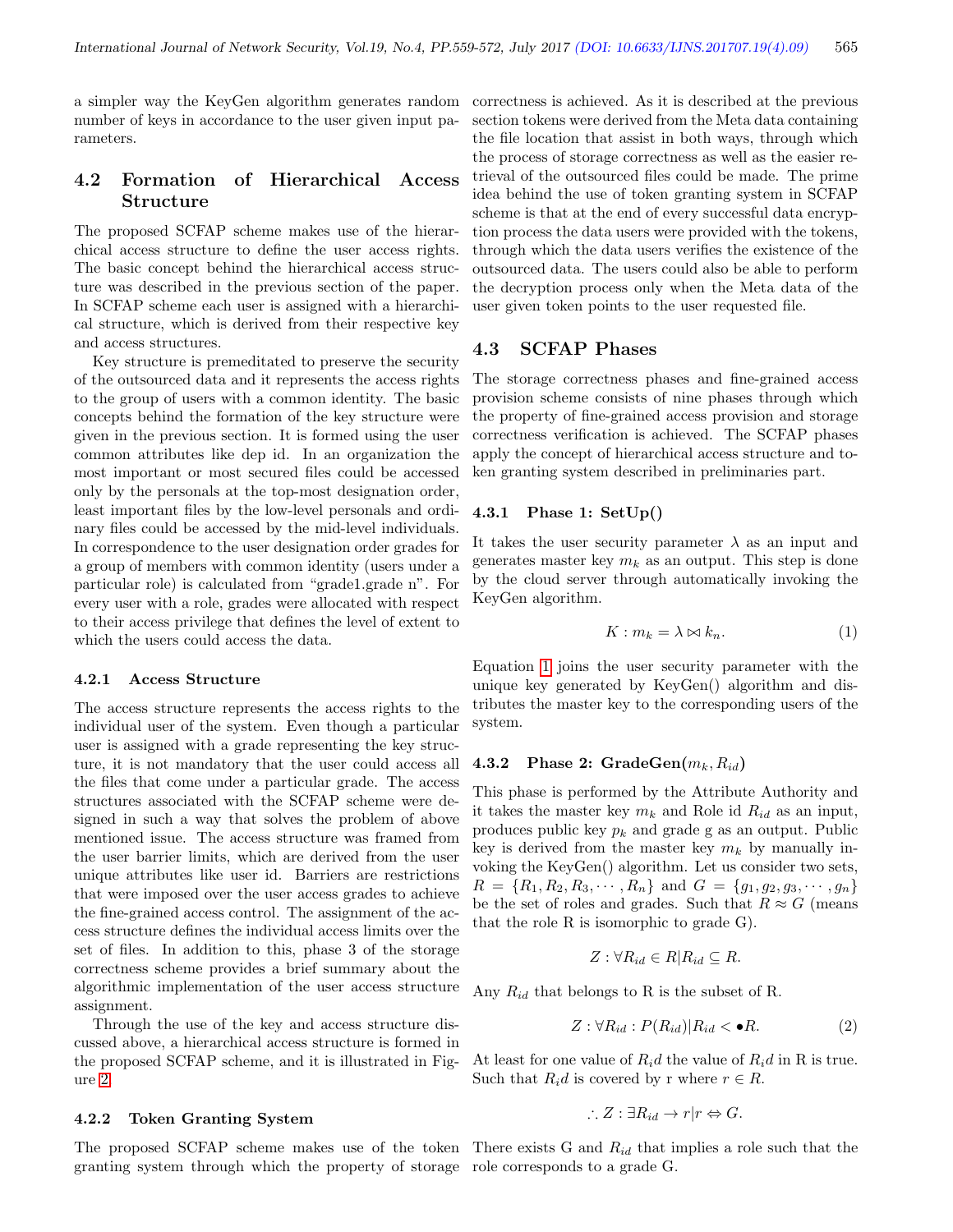#### 4.3.3 Phase 3: BarrierGen $(U_{id}, r_k, p_k)$

It takes  $(U_{id}, r_k, p_k)$  use rid, role key, and public key as an input and as a result of computation the barrier limit  $b_l$  and the private key  $p_{rk}$  is returned to the users.

The private key is manually generated by role admin through the invocation of KeyGen() algorithm.

Let  $U$  be the universal set that contains all the users of the system and can be written as  $U = \{U_1, U_2, \cdots, U_n\}$ and  $B$  be the set of barriers such that can be written as  $B = \{b_1, b_2, \cdots, b_n\}.$ 

$$
Z : \forall U_{id} \in U_{id} \subseteq U.
$$
  

$$
\forall U_{id} : P(U_{id}) | U_{id} \prec \bullet U.
$$

Similarly from Equation [2](#page-6-1) this step is derived.

$$
\sum_{k=1}^{n} U_k \exists B \vert \sum_{k=1}^{n} U_k \in B \vert \sum_{k=1}^{n} U_k \subseteq B.
$$

Means that for all the users there exists a barrier limit such that all the users in  $U$  belong to barriers in  $B$ . So that  $U$  is the subset of  $B$ . Such that there exists an  $U_{id} \in B$ . where

$$
Z : b = \coprod_{u \in U} bu : \coprod_{u \in U} Ru \to G.
$$

Since, all the users  $U$  is the subset of  $B$  there exists a b corresponding to the user  $u$ , where the barriers can be calculated as a co-product of user and barrier sets.

#### 4.3.4 Phase 4: Encrypt $(f, r_k, p_k)$

This phase is done by the CSP and it takes the file  $f$ , role key  $r_k$  and Public key  $p_k$  as an input and the outputs cipher text  $c_p$  to the users of the system. Data encryption is done as a part of file upload.

$$
Z : f \times r_k \times p_k \Leftrightarrow f^{(r_k, P_k)}
$$
  

$$
Z : f \times r_k \times p_k \Leftrightarrow c.t |c.t \approx f^{(r_k, P_k)}.
$$

Encryption is done as a combination of input parameters.

#### 4.3.5 Phase 5: TokGen $(f, r_k, p_k)$

It takes file f, role key  $r_k$  and Public key  $p_k$  as an input. It is the most important part of the encryption process and it is done during the process of file upload. Since tokens were derived from the data containing file locations, here we use the concept of reduction to reduce a file to tokens. Let  $F = \{f_1, f_2, \dots, f_n\}$  be the set of files such that by property of reduction

$$
\exists f \in d_b \bullet \forall R \in F \Leftrightarrow f(R) \in t_i
$$
  
then  

$$
F \leq_{db} t_i
$$

 $F \leq_{db} t$  Denotes that a file set F can be reduced to token  $t_i$  and it is achieved through the data blocks. At the end of this phase tokens generated were distributed to the data users to verify the correctness of the outsourced data.

#### 4.3.6 Phase 6: Token Computation

It is done by the CSP and cloud server as a part of the data decryption process. Let  $F = \{f_1, f_2, \dots, f_n\}$  be the set of files and  $T_i = \{t_{i1}, t_{i2}, \cdots, t_{in}\}\$ be the set of tokens associated with the files. Then,

$$
\coprod [t_{i1}, t_{i2}, \cdots, t_{in}](F_i) = \{d_b[t_{i1}, t_{i2}, \cdots, t_{in}]; d_b \in F\}.
$$

Where,  $F_i = \{1, 2, \dots, n\}$  (Only the tokens between  $[t_{i1}, t_{i2}, \cdots, t_{in}]$  can access the files in data blocks). Tokens out of this scope would be computed as corrupted and cannot be accessed. It is based on the projection property. Where,

$$
d_b[t_{i1}, t_{i2}, \cdots, t_{in}] = \{(t_i, v) \in d, t \in [t_{i1}, t_{i2}, \cdots, t_{in}]\}.
$$

Means the remaining set of data blocks corresponds to some other tokens.

The result of proportion  $\coprod [t_{i1}, t_{i2}, \cdots, t_{in}](F)$  can be found only if  $[t_{i1}, t_{i2}, \cdots, t_{in}]$  is  $\subseteq$   $(F)$ . It means a file would be accessed only when token matches with it.

#### 4.3.7 Phase 7: Token Update

Whenever the data user performs the write operation the tokens associated with the users were updated and distributed to all the associated system entities. This is due to the reason that the process of write operation may extend or delete some part of the file that leads to the change of the Meta data containing the file location. The process of token update is described as follows:

$$
newt_i = t_i \bowtie w_c.
$$

Where  $w_c$  is the newly written content.

#### 4.3.8 Step 8: Token Correctness

It is done as a part of data decryption during the process of file download. It takes  $(t_i, c_p)$  as an input. Let  $t_i, c_p$  be an algebraic function over F then  $Z: t_i \in T_i; c_p \in C_p$ ; let us take an element  $t_i \in f$ . Such that,

$$
Z : (t_i, c_{p1}) + (t_i, c_{p1}) \sim (t_{i1} + t_{i2} + c_p)
$$
  
\n
$$
Z : (t_i, c_{p1}) + (t_i, c_{p1}) \sim (t_{i1}, c_{p1} + c_{p2})
$$
  
\n
$$
Z : f(t_i, c_p) \sim (ft_i, c_p) \sim (t_i, fc_p) \Leftrightarrow t_i \otimes c_p.
$$

It matches the values in the token and cipher text and returns the mismatch thus the token correctness is verified.

#### **4.3.9** Phase 9: Decryption $(c_p, r_k, b_l, p_{rk}, t_i)$

Data decryption is done as a part of the file download process. It takes cipher text, role key, barrier limits, private key and token as input and returns the plain text to the users based on their respective access structures.

$$
Z : c_p \bowtie t_i = \coprod b_1(c_p \bowtie t_i)
$$
  

$$
Z : c_p \bowtie t_i = \coprod b_1(c_p \bowtie t_i) | (c_p \bowtie t_i) = \coprod b_1(c_p \bowtie t_i) \Leftrightarrow P_t.
$$

It combines the cipher text and token depending upon the user barrier levels and provides the plain text.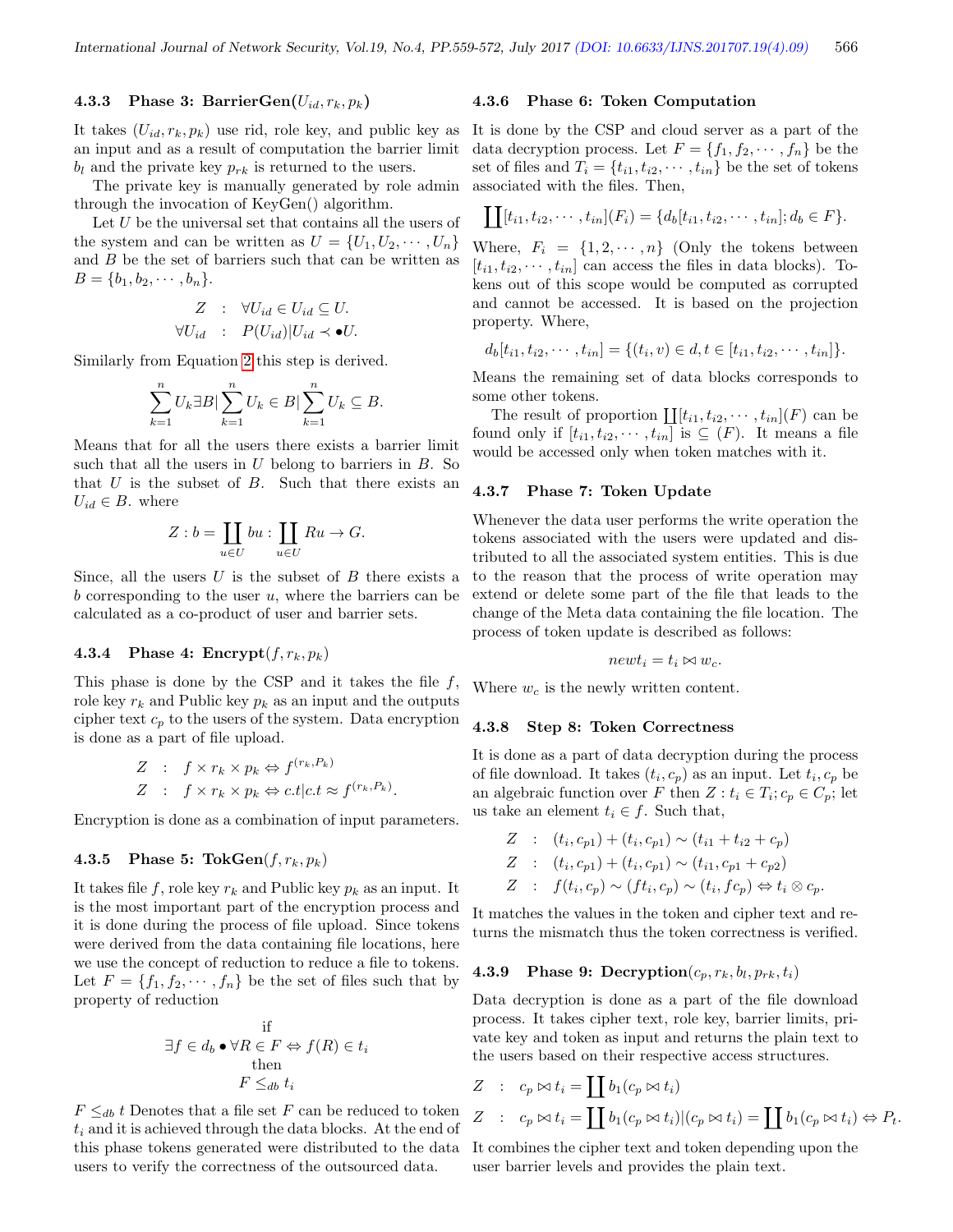| rapic 1. Dummary or DOLITE phases |                      |                            |               |           |
|-----------------------------------|----------------------|----------------------------|---------------|-----------|
| Phase No                          | Phase Name           | Input                      | Output        | Doneby    |
|                                   | SetUP()              |                            |               | <b>CS</b> |
|                                   |                      |                            | $M_{k}$       |           |
| 2                                 | GradeGen()           | $M_k, R_{id}$              | $P_k, G$      | AА        |
| 3                                 | BarrierGen()         | $U_{id}, R_k, P_k$         | $B, P_r k$    | RA        |
| 4                                 | $\text{Energy}()$    | $F, R_k, P_k$              | $C_t$         | CSP       |
| 5                                 | TokGen()             | $F, R_k, P_k$              | $T_i$         | CS, CSP   |
| 6                                 | TokenComp( )         | $F, T_i$                   | $C_t$         | CS, CSP   |
| 7                                 | TokenUpdate()        | $T_i$                      | $newT_i$      | CS, CSP   |
| 8                                 | TokenCorrectness()   | $T_i, C_t$                 | File Validity | CS, CSP   |
| 9                                 | $\text{Decrypt}(\ )$ | $T_i, C_t, R_k, B, P_{rk}$ | Plaintext     | CSP       |
|                                   |                      |                            |               |           |

Table 1: Summary of SCFAP phases

## 5 Advantages of Proposed SCFAP Scheme

- 1) Through the use of the barrier limits in user hierarchical access structure helps in the achievement of fine-grained access rights to the users of the system.
- 2) The algorithmic deployment of the token granting system helps in the achievement of the storage correctness verification of the outsourced data with improved storage efficiency.
- 3) The tokens were derived from the Meta data containing the file location. This reduces the file retrieval time associated with the user data access request.

## 6 Case Study

It has been found that government agencies adopt cloud services to meet their scaling industrial needs. Though social networking sites were found to be the major users of cloud usage, currently banking contributes to the most activities in the cloud, utilizing 64% of the overall cloud services. Factors like modernization, innovation in information technology, financial products, liberalization and consolidation of financial markets enforces the transformation of the ordinary banking system to the cloud-based one.

In cloud banking systems, the clients could access different types of banking services like balance enquiry, fund transformations, etc. The banking system taken in this scenario falls under the category of fully electronic based transaction systems, where the banking sites exhibit all the information like bank locations, bank products, loan enquiry, loan eligibility details, transaction details, statement of accounts and money transfer facilities.

The management of activities associated with this type of cloud banking system includes several entities like bank clients, cloud service providers, and entities related to the payment gateway. In such a case it is not necessary for the system management entities with common attributes like similar roles to access all the end user provided valid credentials. This creates the need for the application of finegrained access control scheme over the cloud banking system. To solve these issues, the proposed SCFAP scheme were applied to the Cloud banking system that solved the problem of fine-grained access level associated with the individual system entities. Let us consider the situation, where the bank client performs the money transaction across the cloud banking system. The process of money transfer requires the fulfillment of several essential details including the client's valid password. Once the client completes the form filling activity, the client details were transformed to their respective financial institution cloud servers. The client transaction request could be processed through various system management entities like bank account manager, fund transfer manager, cloud service provider, etc. Though all the associated entities possess the same authority of power, it is not necessary for them to process or access all the user given credentials. During fund transfer, it is necessary that the fund transfer manager could access only the required client details like user account balance and eligibility to perform the transaction. But the fund transfer manager is no way related to the user personal and account credentials. It is appropriate for the account manager to verify and validate client account detail apart from the other user given inputs.In order to implement this restriction, a hierarchical access structure is formed in a similar way to the SCFAP scheme. In this case, a hierarchy could be formed through the system entities, common attributes like organization ID along with their unique user ID. Further, the storage correctness phases depicted in this paper could be applied to the cases resembling the need for data integrity assurance. In cloud banking, during the process of user registration the user uses their valid credentials as an input and as a result of the user registration, a login id and password were given to them that act as a token. It could be used by the clients to verify the validity of the user registered details. Thus the storage correctness of the user given inputs such as bank details were verified.

The above scenario clearly explains the application of SCFAP scheme to cloud banking system and it is illustrated in Figure [5.](#page-9-0) This scheme can also be applied to similar scenarios ranging from the medium-sized to largesized enterprises. Our system is highly efficient in cases, where a significant number of users with similar roles needs the fine-grained access provisions and frequent ver-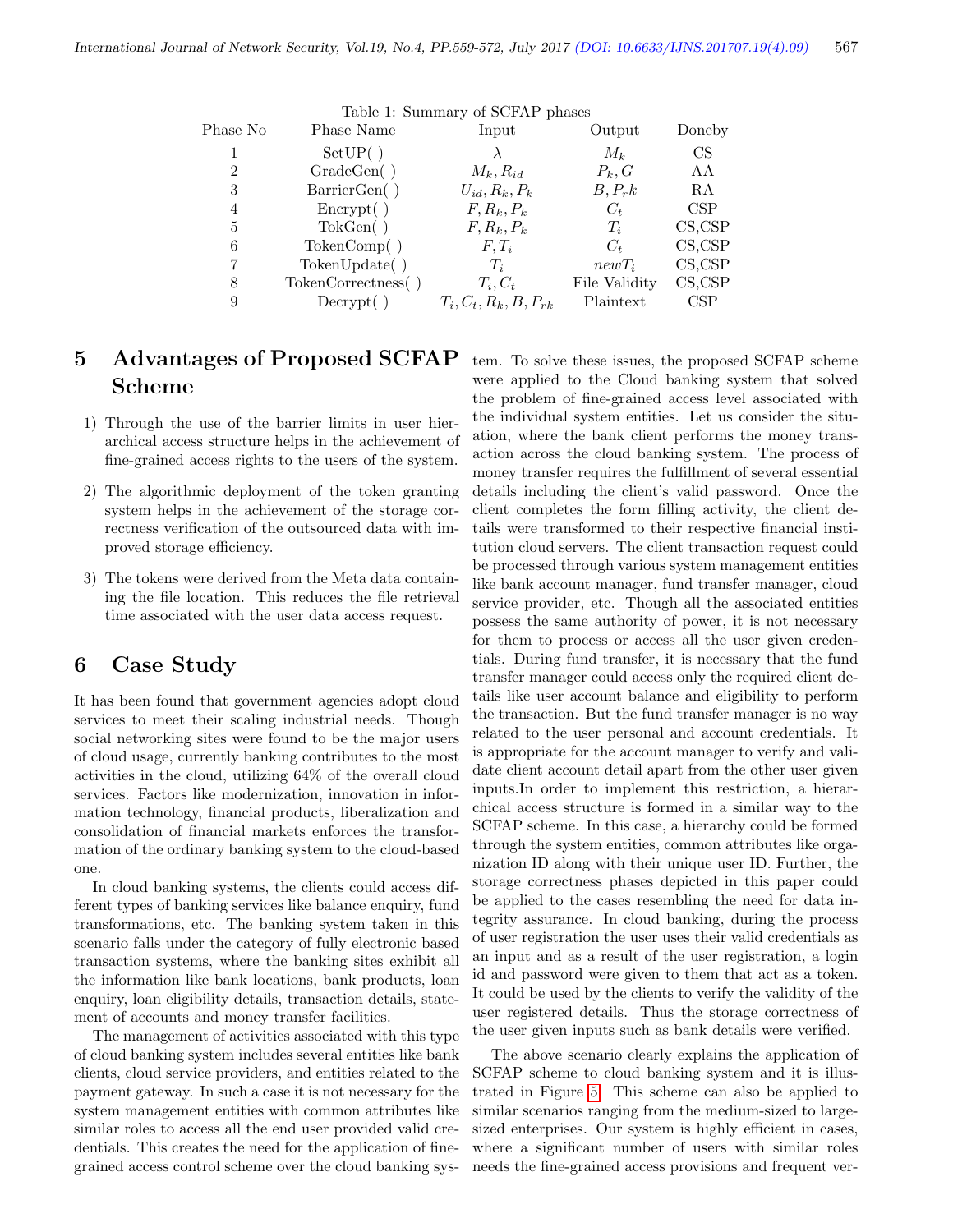

<span id="page-9-0"></span>Figure 5: Cloud based financial system-A case study

ifications to the outsourced data.

## 7 Experimental Study

### 7.1 Deployment of SCFAP Over Eucalyptus Cloud

An application is created in Eucalyptus an open source cloud platform, which deploys the proposed SCFAP scheme. An interface is developed using JSP to enable users to authenticate and view the cloud storage. Eucalyptus consists of several other interfaces like cloud42, tAWSTanacasino, EC2 Dream, but it is not feasible for the proposed implementation. MySQL community server5.7 is used for storage purposes. The proposed SC-FAP scheme runs at the infrastructure layer of the eucalyptus, and it works on a layered basis to accomplish its tasks. The SCFAP scheme consists of four layers such as user registration layer, authentication layer, access security management layer and instance management layer as it is described in Figure [6.](#page-10-0) The registration layer performs the user registration process. Authentication layer validates the cloudlet credentials, and the access security management layer allows or denies the user file access requests to the virtual machines with the aid of the functionalities present in the instance management layer. The application consists of the Command Line User Interface (CUI) using Euca2ools, which allows the users to interact with the system. Here the users of the system were considered to be the subjects and the files uploaded to the cloud were assumed to be the objects. Every subject creates the

newer objects and requests their corresponding object access through the proposed SCFAP scheme that preserves the storage correctness and fine-grained access provision of the user data. The security management layer controls and directs the access control schemes. The implementation consists of the web interface that possesses the property of ease of use through which the Cloud Service Providers (CSP) or Attribute Authorities (AA) creates the restriction over the cloud instances. The implemented SCFAP scheme allows the AA to manage access to cloud resources, instances, virtual machines and common user groups associated with the cloud computing environment.

The first step associated with the implementation of SCFAP scheme over eucalyptus cloud consists of the setup phase. Once the subject is registered with the system, the AA adds the subject to the common user groups. This states that all the subjects under the common user group contain the common access privileges with particular individual restrictions. These restrictions were imposed on the subjects through the assignment key structure and access structure to the subjects. Every subject can create new objects and gain access to existing objects based upon the following access restrictions:

- 1) Grades Defines the level of the extent to which a common user group can access.
- 2) Barriers Defines the level of extent through which an individual user can access.
- 3) Tokens Derived from Meta data containing file location.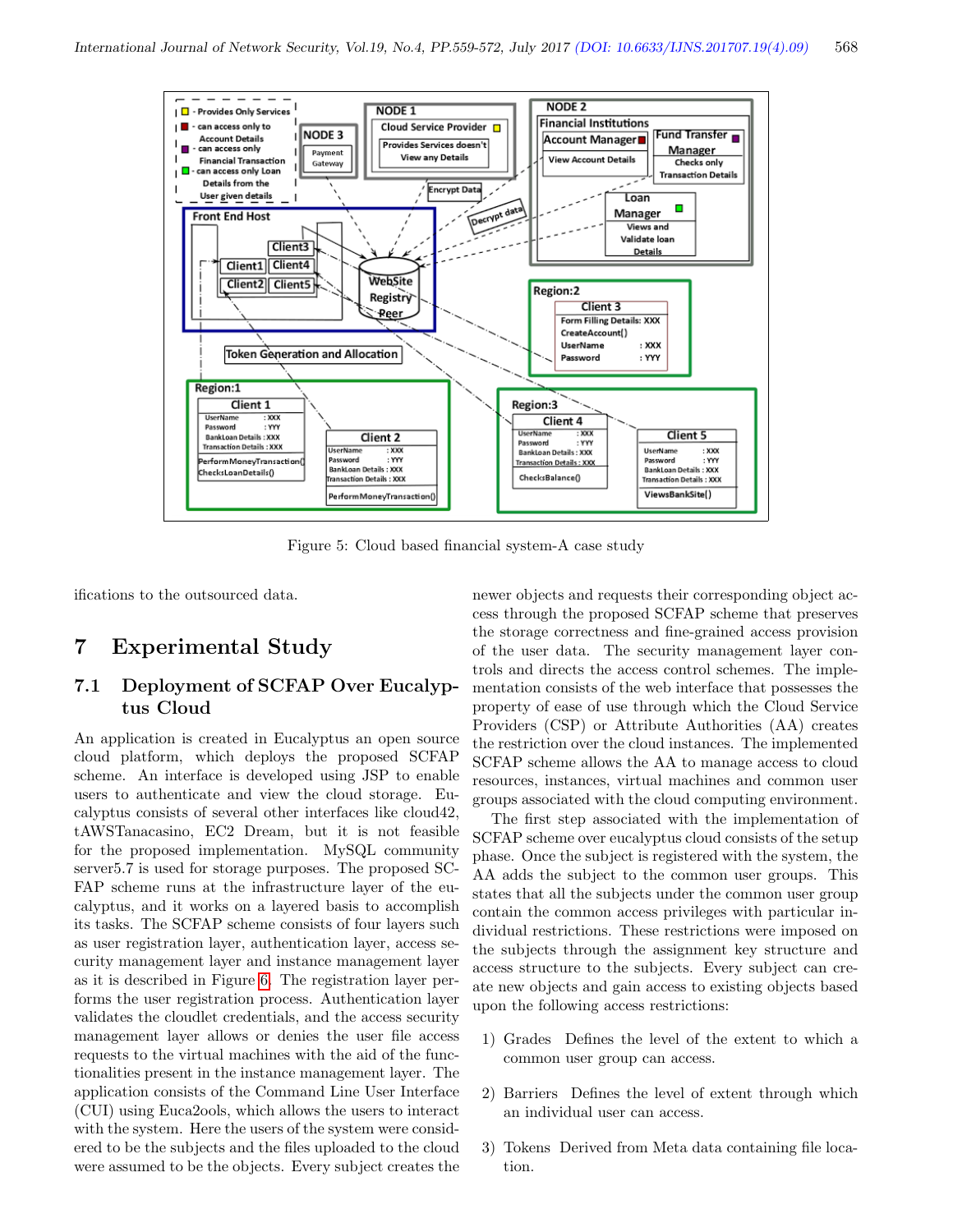

<span id="page-10-0"></span>Figure 6: Architecture of SCFAP over eucalyptus cloud

Each subject shares their newly created objects to the other subjects of common user groups. The subject can also share their objects to other Common User groups which they were not a member. To gain access to the shared objects and instances the subject accessing the object could not violate the SCFAP access policy. Each subject could ensure the property of integrity over their respective subjects through the use of token granting systems. An updated token would be distributed to every subject associated with the shared object in case of modifications to the shared data objects. In this manner, the subject could gain access to the outsourced objects.

The implemented SCFAP consists of two distinct types of interfaces that include subject management and object management interfaces. The subject management interface assists in the management of all the subject related activities that include subject authentication, user common group assignments, subject key allocation, and management. The object management interface is responsible for the process of management of all the object-related activities that include object storage, object retrieval, token generation, token computation, and management.

### 7.2 Validation of Premises

Built on the open source cloud platform Eucalyptus the application of SCFAP scheme to the developed prototype could be validated through the verification of premises that happens in four steps, which are described as follows:

1) Each authenticated subject should be assigned to the common user group.

- 2) Each subject should be assigned with an appropriate hierarchical access structure.
- 3) Token computation results should match with the user given token and the user given file access request.
- 4) Encryption and decryption processes could be performed when the subject given inputs are valid.

#### 7.3 Access Verification Tests

The first test comprises the access request to the object from the subject who is not the member of the any of the common user group associated with the developed system. The request would be denied by the setup algorithm present at the authentication layer. The next test comprises the file access request from the subject with inappropriate hierarchical access structure. This request is blocked by GradeGen and AccessGen algorithms functioning at the access security management layer. A subjects access request for an object with invalid user credentials like invalid tokens and the secret key is denied, and the subject is blocked from accessing the services if he repeats the same for three times. The request for encryption or decryption processes with inappropriate cryptographic keys or inputs by the subjects is blocked through the several algorithms like Setup, GradeGen, BarrierGen, Token computation and Encrypt or Decrypt algorithm present at the user registration layer, Authentication Layer Security management layer and instance management layer of the developed prototype. In this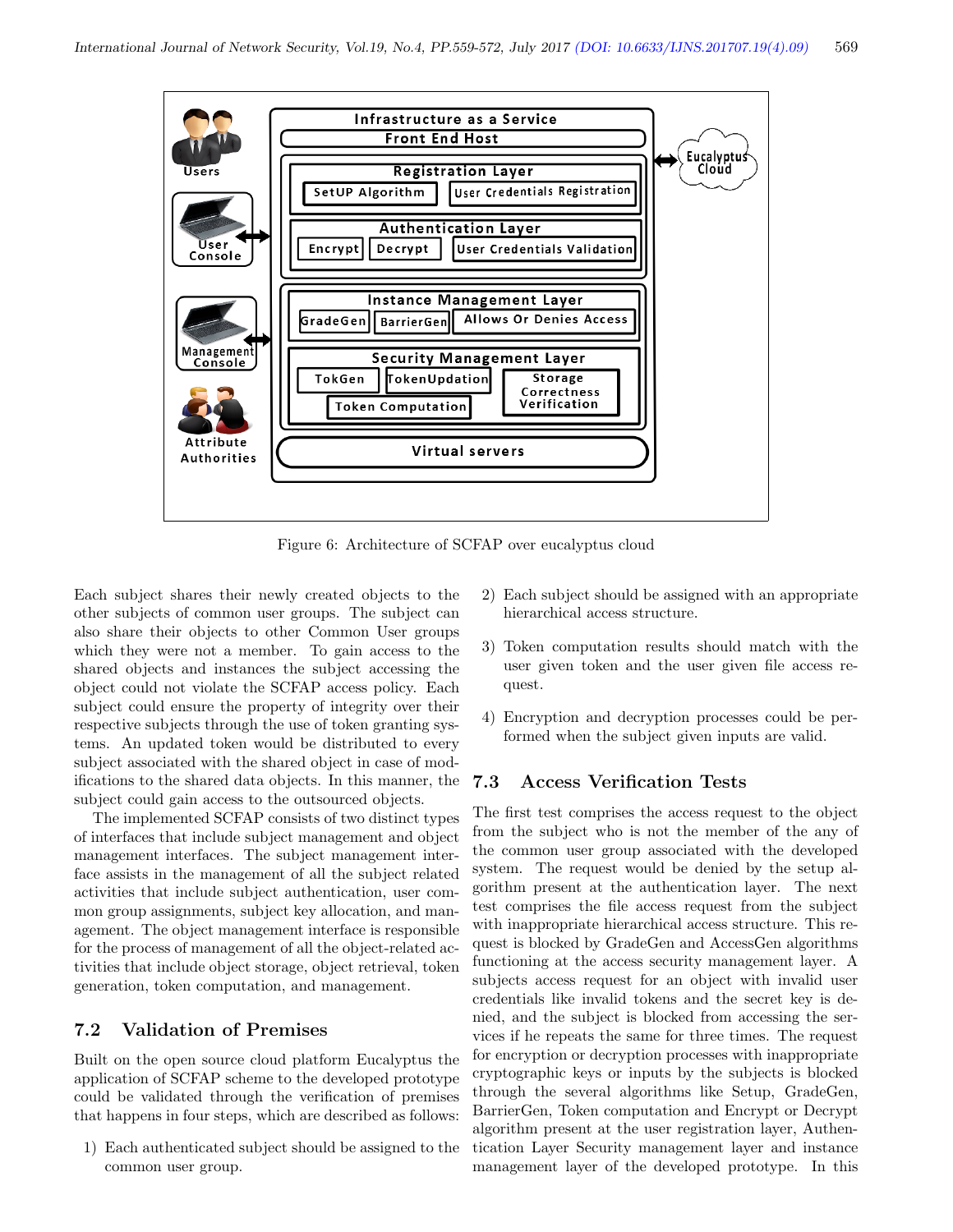manner the exception handling capabilities of the developed prototype where clearly described using the system access verification tests.

### 8 Results and Discussions

The major objective of the experimental implementation is to validate the level of an extent to which the proposed SCFAP scheme provides the property of fine-grained data access to the cloud users. To validate this objective prototypes using traditional access control, techniques like ABE and RBAC were implemented, and it is compared with the proposed SCFAP scheme. From the results of the implementation, a comparison is made regarding both system performance and fine-grained access provision, which is described in Figure [7](#page-11-0) and [8.](#page-12-21) First, a comparison is made between the amount of data to be retrieved and file retrieval time to find the system performance. At client side, n numbers of client nodes were created, and a large number of files from different client node was uploaded to the cloud storage. Client file access requests were given from various nodes and the number of client requests per minute was calculated regarding size of the data files accompanying the client requests and it is kept as X limits. The time taken by the cloud server to respond to user file access requests was calculated in seconds, and this forms the Y limits. It has been observed that the time taken for file retrieval on the size of the data file for our SCFAP scheme remains constant up to a particular threshold. Even though there is a tremendous increase in file size that happens after a particular threshold, the time taken for file retrieval increases in a consistent manner. But the observation of traditional access control schemes like ABE and RBAC deviates highly and takes more time for file retrieval after a particular threshold. This is due to the inconsistent nature of their underlying access policies. The comparison between SCFAP with traditional ABE and RBAC techniques regarding file retrieval time proves that the proposed SCFAP scheme takes reduced file retrieval time than the existing schemes. This is due to the use of the token granting systems. Since the tokens were derived from the Meta data containing the file location, the time taken for file retrieval and storage correctness verification has been comparatively improved. The overall simulation results depict that the file retrieval has been reduced by 0.5 seconds in comparative to the existing access control techniques. This improves the overall performance measure of the system.

A measure to the level of fine-graininess associated with the SCFAP scheme in comparison to the traditional access control methods like ABE and RBAC were made, which is depicted in Figure [7.](#page-11-0)

The level of fine-grained access control is measured by the extent to which the appropriate access rights were provided to the users of the system. User access policies based upon SCFAP, ABE and RBAC models were designed for each client nodes associated with the system.



<span id="page-11-0"></span>Figure 7: Comparison of file retrieval time in SCFAP scheme

Through the implementation of SCFAP scheme over the eucalyptus-cloud and the use of a vast number of the client nodes, a hierarchy is formed for every user accompanying the client node. A comparative measure of fine-grained access level has been made in association with the depth of access structure. The depth of the access structures was kept in X limits and fine-grained access level in percentage were fixed at Y limits. It has been found that our proposed SCFAP scheme provides better fine-grained access level to the data users even at lesser access structure depth. The other access control techniques taken into comparison were found to be lagging inefficiency at the lower level of access structure depth. Achieved through the derivation of appropriate hierarchical structures associated with SCFAP scheme, which provides better access provision even at the lower access structure depth. The existing technique lags at fine-grained access provision through the complex access structure formation. The tests were conducted using banking research dataset of the Federal Bank of New York.

## 9 Conclusion

The paper defines an SCFAP scheme that solves the problem of fine-grained access provision and storage correctness associated with the existing access control techniques. The first part of the SCFAP scheme involves the formation of hierarchical structures that fixes the appropriate access policies to the users; this improves the finegrained ness associated with the access policy. The next part deals with the achievement of storage correctness related to the files, and it is made through the usage of the token granting system. In addition to this, the use of token granting system improves the storage efficiency, security, and performance of the proposed system. As this paper explains only on the key structure and Access Structure associated with the plain text but not about the Cipher Text Access Structure. In future, this work could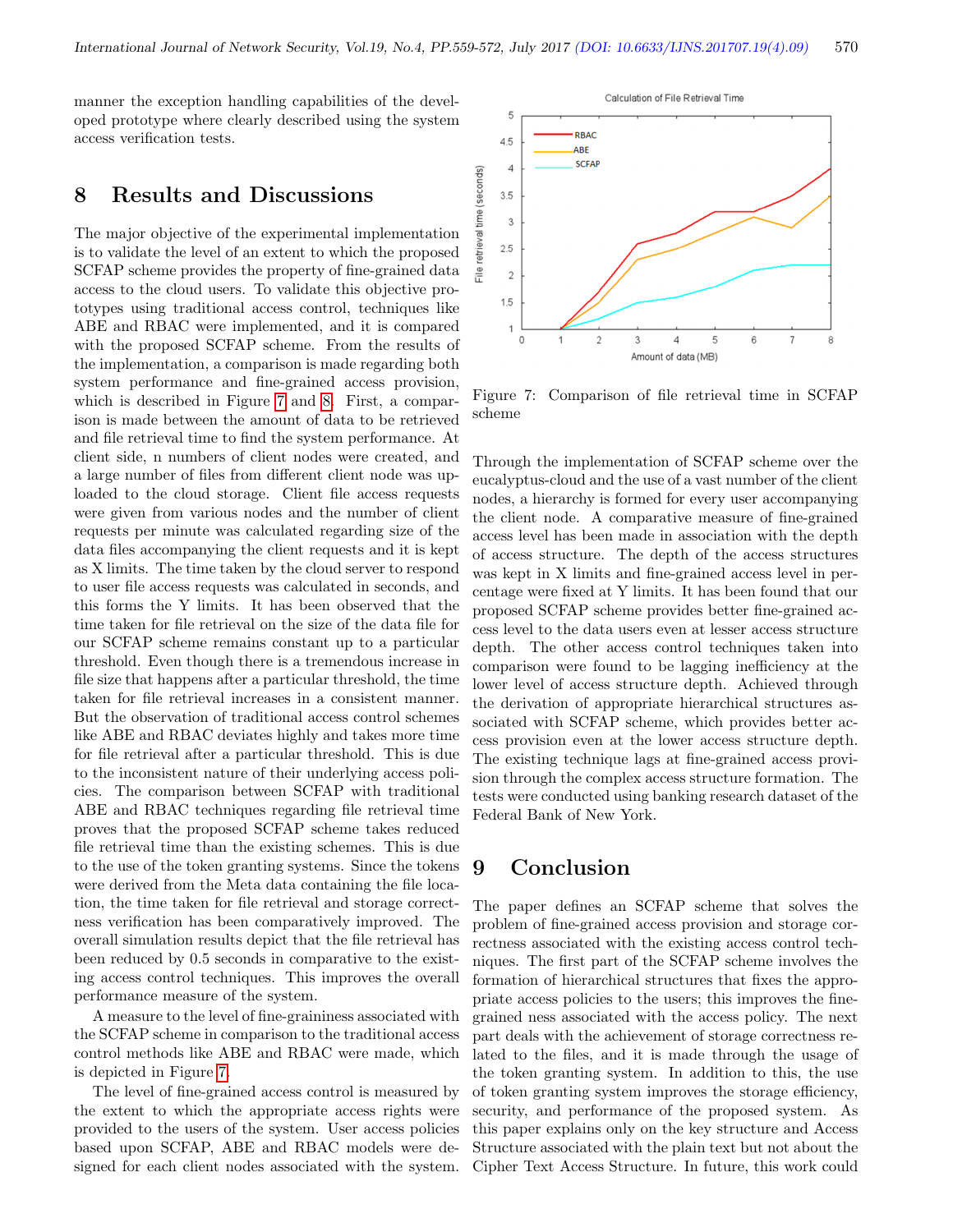

<span id="page-12-21"></span>Figure 8: Comparison to fine-grained access provision measure in SCFAP scheme

be extended for outsourced data decryption techniques.

## Acknowledgments

The author greatfuly acknowledge the VIT Univerity for providing us an wonderful work infrastructure.

## References

- <span id="page-12-1"></span>[1] P. Arora, R. C. Wadhawan, and E. S. P. Ahuja, "Cloud computing security issues in infrastructure as a service," International Journal of Advanced Research in Computer Science and Software Engineering, vol. 2, no. 1, pp. 1–7, 2012.
- <span id="page-12-5"></span>[2] V. Bhangotra and A. Puri, "Enhancing cloud security by using hybrid encryption scheme," International Journal of Advanced Engineering Technology, vol. 6, no. 4, pp. 34–40, 2015.
- <span id="page-12-20"></span>[3] R. Bobba, H. Khurana, and M. Prabhakaran, "Attribute-sets: A practically motivated enhancement to attribute-based encryption," in Computer Security (ESORICS'09), pp. 587–604, Springer, 2009.
- <span id="page-12-3"></span>[4] R. Buyya, C. S. Yeo, S. Venugopal, J. Broberg, and I. Brandic, "Cloud computing and emerging it platforms: Vision, hype, and reality for delivering computing as the 5th utility," Future Generation Computer Systems, vol. 25, no. 6, pp. 599–616, 2009.
- <span id="page-12-4"></span>[5] Z. Cao, C. Mao, L. Liu, "Analysis of one secure anticollusion data sharing scheme for dynamic groups in the cloud," International Journal of Electronics and Information Engineering, vol. 5, no. 2, pp. 68–72, 2016.
- <span id="page-12-16"></span>[6] V. Goyal, O. Pandey, A. Sahai, and B. Waters, "Attribute-based encryption for fine-grained access control of encrypted data," in Proceedings of the 13th

ACM Conference on Computer and Communications Security, pp. 89–98, 2006.

- <span id="page-12-2"></span>[7] W. Huang, A. Ganjali, B. H. Kim, S. Oh, and D. Lie, "The state of public infrastructure-as-a-service cloud security," ACM Computing Surveys, vol. 47, no. 4, pp. 68, 2015.
- <span id="page-12-13"></span>[8] N. Kaaniche, A. Boudguiga, and M. Laurent, "IDbased cryptography for secure cloud data storage," in 2013 IEEE Sixth International Conference on Cloud Computing, 2013.
- <span id="page-12-7"></span>[9] R. Ko and R. Choo, *The Cloud Security Ecosystem:* Technical, Legal, Business and Management Issues, Syngress, 2015.
- <span id="page-12-11"></span>[10] J. Li, J. Li, X. Chen, C. Jia, and W. Lou, "Identitybased encryption with outsourced revocation in cloud computing," IEEE Transactions on Computers, vol. 64, no. 2, pp. 425–437, 2015.
- <span id="page-12-19"></span>[11] J. Liu, X. Huang, and J. K. Liu, "Secure sharing of personal health records in cloud computing: ciphertext-policy attribute-based signcryption," Future Generation Computer Systems, vol. 52, pp. 67– 76, 2015.
- <span id="page-12-9"></span>[12] O. Mazhelis and P. Tyrväinen, "Role of data communications in hybrid cloud costs," in 2011 37th IEEE EUROMICRO Conference on Software Engineering and Advanced Applications, pp. 138–145, 2011.
- <span id="page-12-8"></span>[13] S. Ramgovind, M. M. Eloff, and E. Smith, "The management of security in cloud computing," in Proceeding of IEEE Information Security for South Africa  $(ISSA'10)$ , pp. 1-7, 2010.
- <span id="page-12-12"></span>[14] B. D. Revathy, M. P. Ravishankar, and C. I. T. Ponnampet, "Enabling secure and efficient keyword ranked search over encrypted data in the cloud," 2015.
- <span id="page-12-10"></span>[15] P. Samarati and S. De C. di Vimercati, Cloud security: Issues and concerns, Wiley, New York, 2016.
- <span id="page-12-6"></span>[16] J. Singh, "Cyber-attacks in cloud computing: A case study," International Journal of Electronics and Information Engineering, vol. 1, no. 2, pp. 78–87, 2014.
- <span id="page-12-14"></span>[17] Z. Wan, J. Liu, and R. H. Deng, "Hasbe: A hierarchical attribute-based solution for flexible and scalable access control in cloud computing," IEEE Transactions on Information Forensics and Security, vol. 7, no. 2, pp. 743–754, 2012.
- <span id="page-12-18"></span>[18] C. Wang, S. M. Chow, Q. Wang, K. Ren, and W. Lou, "Privacy-preserving public auditing for secure cloud storage," IEEE Transactions on Computers, vol. 62, no. 2, pp. 362–375, 2013.
- <span id="page-12-0"></span>[19] C. Wang, K. Ren, W. Lou, and J. Li, "Toward publicly auditable secure cloud data storage services," IEEE Network, vol. 24, no. 4, pp. 19–24, 2010.
- <span id="page-12-17"></span>[20] C. Wang, Q. Wang, K. Ren, N. Cao, and W. Lou, "Toward secure and dependable storage services in cloud computing," IEEE Transactions on Services Computing, vol. 5, no. 2, pp. 220–232, 2012.
- <span id="page-12-15"></span>[21] S. Wang, J. Zhou, J. K. Liu, J. Yu, J. Chen, and W. Xie, "An efficient file hierarchy attributebased encryption scheme in cloud computing," IEEE